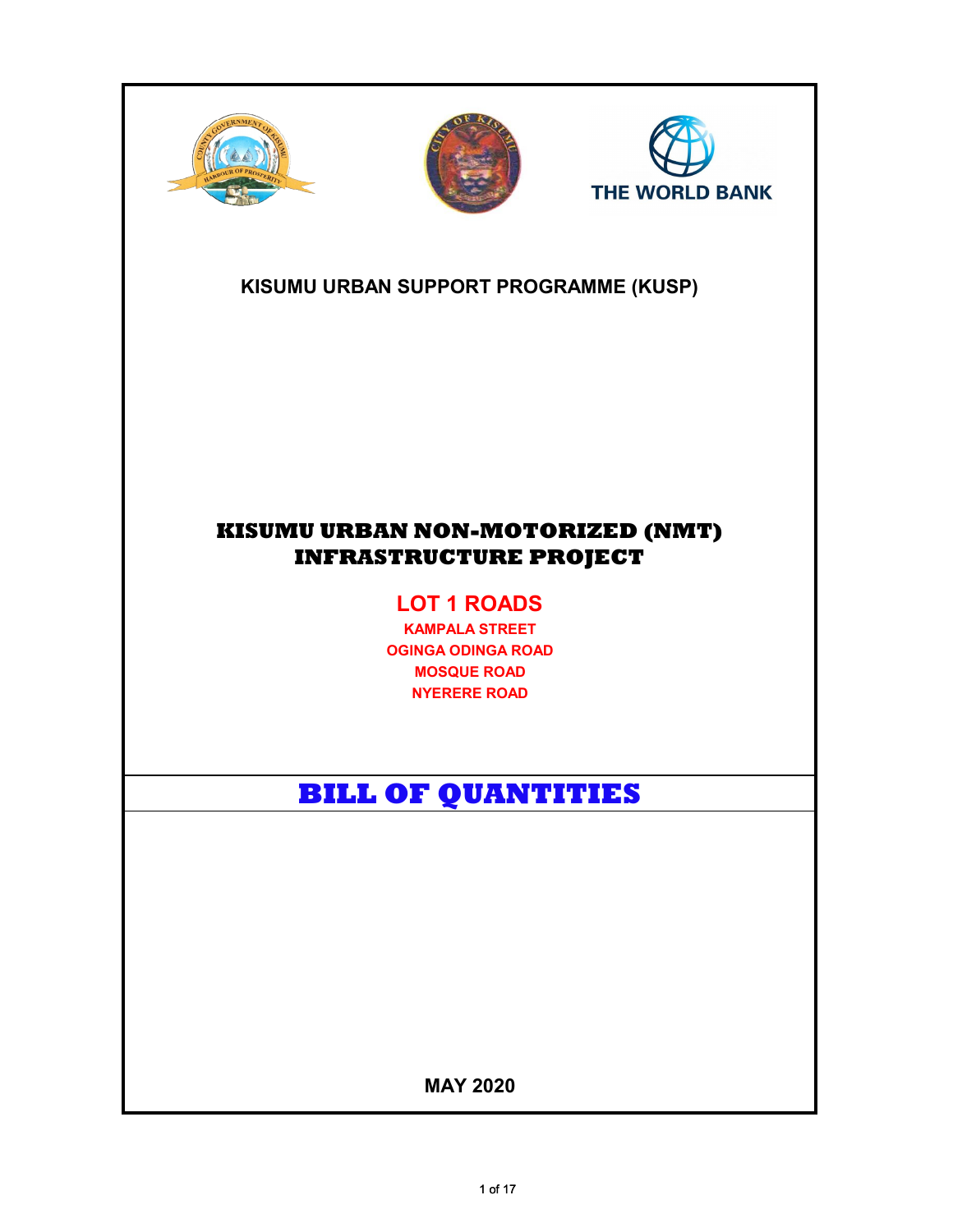#### NMT LOT 1 BoQ

| ITEM              | <b>DESCRIPTION</b>                                                                                                                                                                                                           | <b>UNIT</b>   | <b>QTY</b> | <b>RATE</b><br>(KES) | <b>AMOUNT</b><br>(KES) |
|-------------------|------------------------------------------------------------------------------------------------------------------------------------------------------------------------------------------------------------------------------|---------------|------------|----------------------|------------------------|
| <b>Bill No. 1</b> | <b>Preliminaries/General and Provisional Sums</b>                                                                                                                                                                            |               |            |                      |                        |
|                   | 1.1 Provide for Engineer's Offices including, furniture,<br>printer/copier/scanner, internet, security, water and<br>electricity and maintainance including all office<br>consummables as directed by the Engineer.          | PC Sum        |            |                      |                        |
|                   | $1.2$ Include a percentage on Item 1.1 for the Contactor's<br>Overheads and Profit                                                                                                                                           | $\frac{0}{0}$ |            | 15%                  |                        |
|                   | 1.3 Allow a sum of Ksh 300,000 for material testing                                                                                                                                                                          | PC Sum        |            | 300,000.00           |                        |
|                   | 1.4 Include a percentage on Item 1.3 for the Contactor's<br>Overheads and Profit                                                                                                                                             |               |            | 15%                  |                        |
|                   | 1.5 Allow a sum of Ksh 1,600,000 for Resident Engineer's<br>and Support staff accommodation                                                                                                                                  |               |            | 1,600,000.00         |                        |
|                   | $1.6$ Include a percentage on Item 1.5 for the Contactor's<br>Overheads and Profit                                                                                                                                           | $\frac{0}{0}$ |            | 15%                  |                        |
|                   | 1.7 Provide with driver, fuel and maintain one used under 7<br>years 4 - wheel drive Toyota station wagon of under<br>3000cc diesel engine capacity, for the exclusive use of<br>the Resident Engineer for unlimited mileage | Veh. Mths     | 8          | 270,000.00           |                        |
|                   | 1.8 Field survey work including chainage marking and<br>setting out as direted by the Resident Engineer                                                                                                                      | Months        | 8          | 100,000.00           |                        |
|                   | 1.9 Allow a sum of Kshs 800,000 for the Engineers<br>miscellaneous account to be spent in whole or part as<br>directed by the Resident Engineer against receipts.                                                            | PC Sum        |            | 800,000.00           |                        |
|                   | $1.10$ Include a percentage on Item 1.9 for the Contactor's<br>Overheads and Profit                                                                                                                                          | $\frac{0}{0}$ |            | 15%                  |                        |
|                   | 1.11 Provide, erect and maintain publicity signs as directed<br>by the Engineer.                                                                                                                                             |               | 2          |                      |                        |
|                   | 1.12 Provide for 4 No Resident Engineers Staff for 8 months<br>for Engineers attendance as per special specifications<br>Clause 137                                                                                          | Months        | 8          |                      |                        |
|                   | 1.13 Include a percentage on Item 1.12 for the Contactor's<br>Overheads and Profit                                                                                                                                           | $\frac{0}{0}$ |            | 15%                  |                        |
|                   | 1.14 Allow a sum of Kshs. 800,000 for payment of overtime<br>to RE Staff                                                                                                                                                     | PC Sum        |            | 800,000.00           |                        |
|                   | 1.15 Include a percentage on Item 1.14 for the Contactor's<br>Overheads and Profit                                                                                                                                           | $\frac{0}{0}$ |            | 15%                  |                        |
|                   | 1.16 Allow for provisional sum of Kenya Shillings Two<br>Million Five Hundred Thousand only (2,500,000)for<br>Engineers staff supervision allowances and airtime                                                             | PC Sum        |            | 2,500,000            |                        |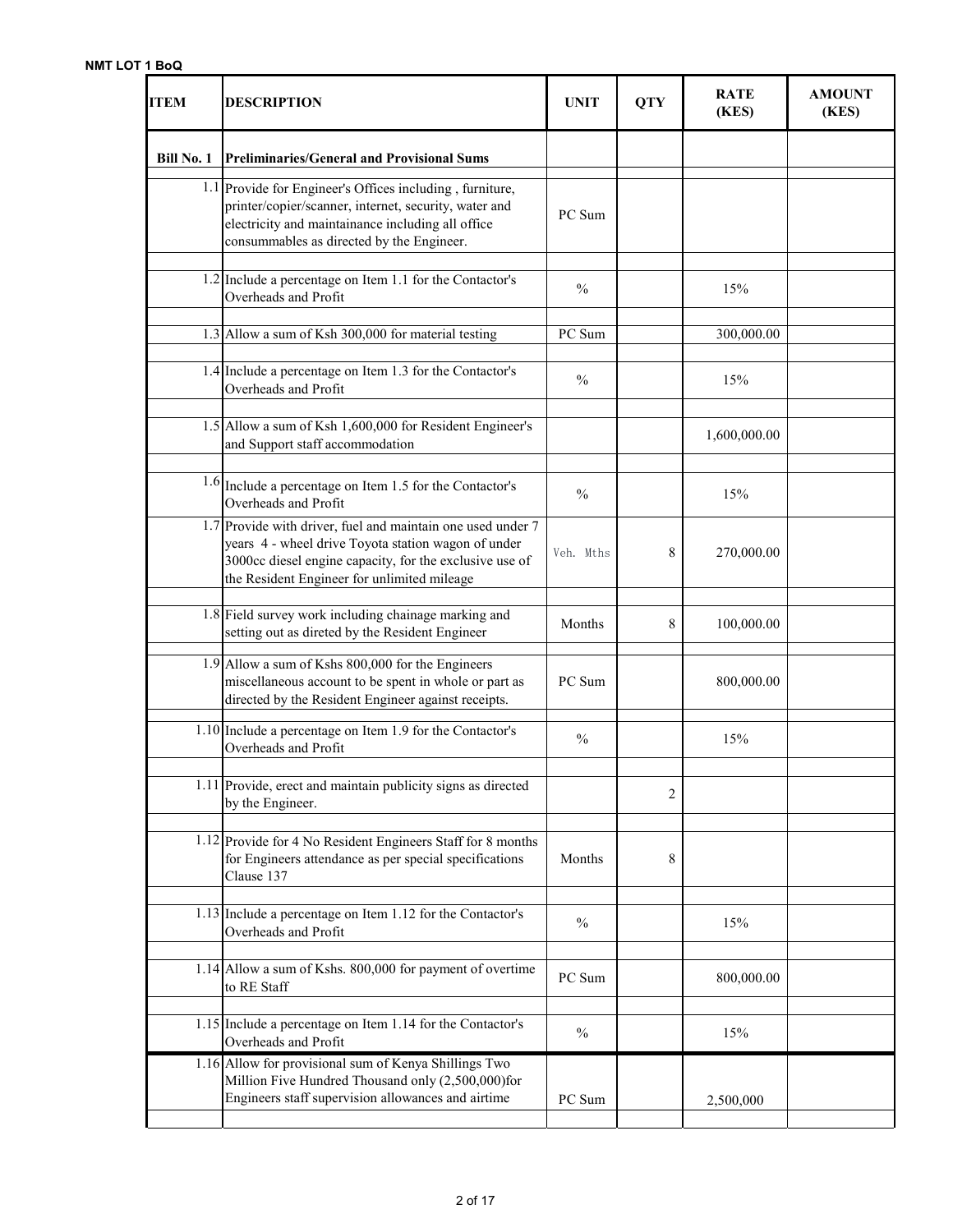|             | $1.17$ Include a percentage on Item 1.16 for the contractors<br>overheads and profits           | $\frac{0}{0}$ |            | 15            |               |
|-------------|-------------------------------------------------------------------------------------------------|---------------|------------|---------------|---------------|
|             | <b>Provisional sums</b>                                                                         |               |            |               |               |
|             | To be expended after design and evaluation of                                                   |               |            |               |               |
|             | contractor quotation in line with Conditions of the                                             |               |            |               |               |
|             | <b>Contract and PPADA 2015.</b>                                                                 |               |            |               |               |
|             |                                                                                                 |               |            |               |               |
|             | To be Carried Forward to next Page<br><b>DESCRIPTION</b>                                        |               |            | <b>RATE</b>   | <b>AMOUNT</b> |
| <b>ITEM</b> |                                                                                                 | <b>UNIT</b>   | <b>QTY</b> | (KES)         | (KES)         |
|             | Brought forward from previous page                                                              |               |            |               |               |
|             | 1.16 Allow for a provisional sum of Kshs $1,500,000.00$ for                                     |               |            |               |               |
|             | installation of pedestrian refuge shades along the<br>Walkway as directed by the Engineer       | Prov. Sum     |            | 1,500,000.00  |               |
|             |                                                                                                 |               |            |               |               |
|             | 1.17 Allow for a provisional sum of Kshs 300,000.00 for                                         |               |            |               |               |
|             | installation of pedal cycle parking sheds as directed by<br>the Engineer                        | Prov. Sum     |            | 300,000.00    |               |
|             | 1.18 Allow for a provisional sum of Kshs 750,000.00 for                                         |               |            |               |               |
|             | installation of Boda Boda facilities as directed by the<br>Engineer                             | Prov. Sum     |            | 750,000.00    |               |
|             |                                                                                                 |               |            |               |               |
|             | 1.19 Allow for a provisional sum of Kshs $15,000,000.00$ for<br>installation of streetlighting. | Prov. Sum     |            | 15,000,000.00 |               |
|             | 1.20 Allow for a provisional sum of Kshs 800,000.00 for                                         |               |            |               |               |
|             | supply and installation of benches at locations directed                                        | Prov. Sum     |            | 800,000.00    |               |
|             | by the Engineer.                                                                                |               |            |               |               |
|             | 1.21 Allow for a provisional sum of Kshs $750,000.00$ for                                       |               |            |               |               |
|             | planting and nurturing of approved trees as directed by<br>the Engineer.                        | Prov. Sum     |            | 750,000.00    |               |
|             | 1.22 Allow for a provisional sum of Kshs 500,000.00 for                                         |               |            |               |               |
|             | flower pots with approved flowers.                                                              | Prov. Sum     |            | 500,000.00    |               |
|             |                                                                                                 |               |            |               |               |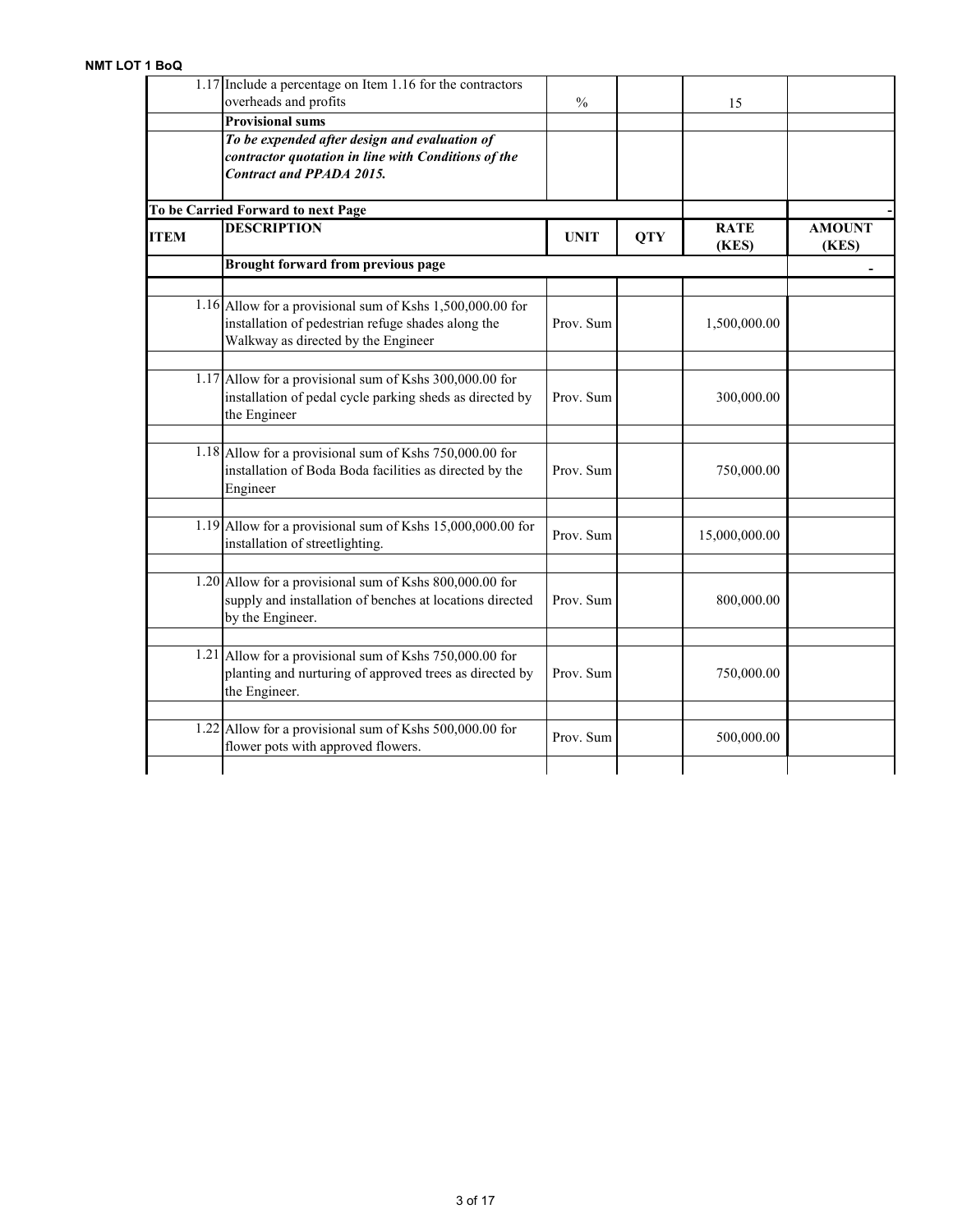|             | To be Carried Forward to Sammary Page<br><b>DESCRIPTION</b>                                                                                                                                                                                                                |                |            | <b>RATE</b>          | <b>AMOUNT</b>          |
|-------------|----------------------------------------------------------------------------------------------------------------------------------------------------------------------------------------------------------------------------------------------------------------------------|----------------|------------|----------------------|------------------------|
| <b>ITEM</b> |                                                                                                                                                                                                                                                                            | <b>UNIT</b>    | <b>QTY</b> | (KES)                | (KES)                  |
| Bill No. 4  | <b>Site Clearance</b>                                                                                                                                                                                                                                                      |                |            |                      |                        |
|             | 4.1 Provide a sum of Kshs 3,000,000 for relocation of<br>services as directed by the Engineer.                                                                                                                                                                             | PC Sum         |            | 3,000,000.00         |                        |
|             | 4.2 Include a percentage on Item 4.1 for the Contactor's<br>Overheads and Profit                                                                                                                                                                                           | $\frac{0}{0}$  |            | 15%                  |                        |
|             | 4.3 Dismantling of structures on roadway including sorting<br>out the dismantled material, disposal of unserviceable<br>material complete with leads and lifts as instructed by<br>the Engineer and utilizing the serviceable material free<br>of cost in permanent works. |                |            |                      |                        |
|             | (a) Existing paving material                                                                                                                                                                                                                                               | m <sup>2</sup> | 4,850      |                      |                        |
|             | (b) Asphalt concrete                                                                                                                                                                                                                                                       | m <sup>2</sup> | 650        |                      |                        |
|             | (c) Kerbs                                                                                                                                                                                                                                                                  | m              | 2,400      |                      |                        |
|             | (d) Side drain                                                                                                                                                                                                                                                             | m              | 2,200      |                      |                        |
|             | 4.4 Remove upto 0.1 m top soil including removal of all<br>grass, transport to spoil and spread or transport to spoil<br>and spread or stockpile for re-use as directed by the<br>Engineer.                                                                                | m <sup>3</sup> | 4,750      |                      |                        |
|             | To be Carried Forward to Sammary Page                                                                                                                                                                                                                                      |                |            |                      |                        |
| <b>ITEM</b> | <b>DESCRIPTION</b>                                                                                                                                                                                                                                                         | <b>UNIT</b>    | <b>QTY</b> | <b>RATE</b><br>(KES) | <b>AMOUNT</b><br>(KES) |
| Bill No. 5  | <b>Earthworks</b>                                                                                                                                                                                                                                                          |                |            |                      |                        |
|             |                                                                                                                                                                                                                                                                            |                |            |                      |                        |
|             | 5.1 Cut to spoil in soft.                                                                                                                                                                                                                                                  | m <sup>3</sup> | 5,960      |                      |                        |
|             | 5.2 Cut to spoil in hard.                                                                                                                                                                                                                                                  | m <sup>3</sup> | 75         |                      |                        |
|             | 5.3 Compact the surface in to receive approved fill or<br>pavement material to the satisfaction of the Engineer.                                                                                                                                                           | m <sup>2</sup> | 29,800     |                      |                        |
|             | 5.4 Provide, lay and compact approved fill material to<br>formation levels in 150mm layers compacted to<br>100%MDD (AASHTO T99) as subgrade.                                                                                                                               | m <sup>3</sup> | 650        |                      |                        |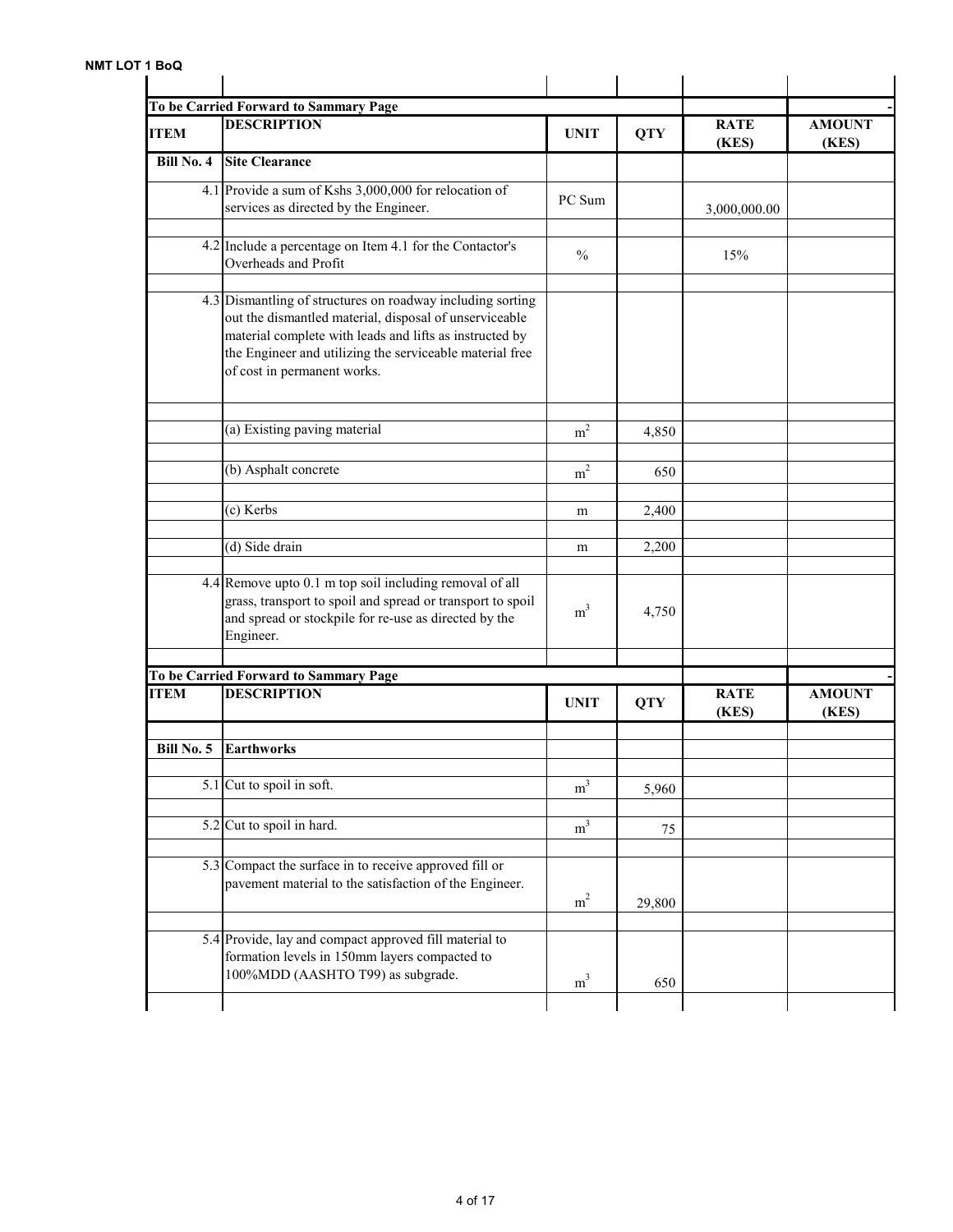| <b>ITEM</b>       | To be Carried Forward to Sammary Page<br><b>DESCRIPTION</b>                                                                   | <b>UNIT</b>    | <b>QTY</b> | <b>RATE</b><br>(KES) | <b>AMOUNT</b><br>(KES) |
|-------------------|-------------------------------------------------------------------------------------------------------------------------------|----------------|------------|----------------------|------------------------|
| <b>Bill No. 8</b> | Drainage                                                                                                                      |                |            |                      |                        |
|                   | 8.1 Cut to spoil for side drains including outfall drains as<br>indicated in the drawings or as instructed by the<br>Engineer | m <sup>3</sup> | 2,500      |                      |                        |
|                   | 8.2 Provide and install Type A side drainage as indicated in<br>the drawing or as instructed by the Engineer                  | m              | 3,975      |                      |                        |
|                   |                                                                                                                               |                |            |                      |                        |
|                   | 8.3 Provide and install Type B side drainage as indicated in<br>the drawing or as instructed by the Engineer                  | m              | 2,160      |                      |                        |
|                   | 8.4 Provide reinforced pre-cast 0.675 m wide drain cover<br>slabs for passage of traffic as instructed by the Engineer.       | ${\rm m}$      | 1,050      |                      |                        |
|                   |                                                                                                                               |                |            |                      |                        |
|                   |                                                                                                                               |                |            |                      |                        |
|                   |                                                                                                                               |                |            |                      |                        |
|                   |                                                                                                                               |                |            |                      |                        |
|                   |                                                                                                                               |                |            |                      |                        |
|                   |                                                                                                                               |                |            |                      |                        |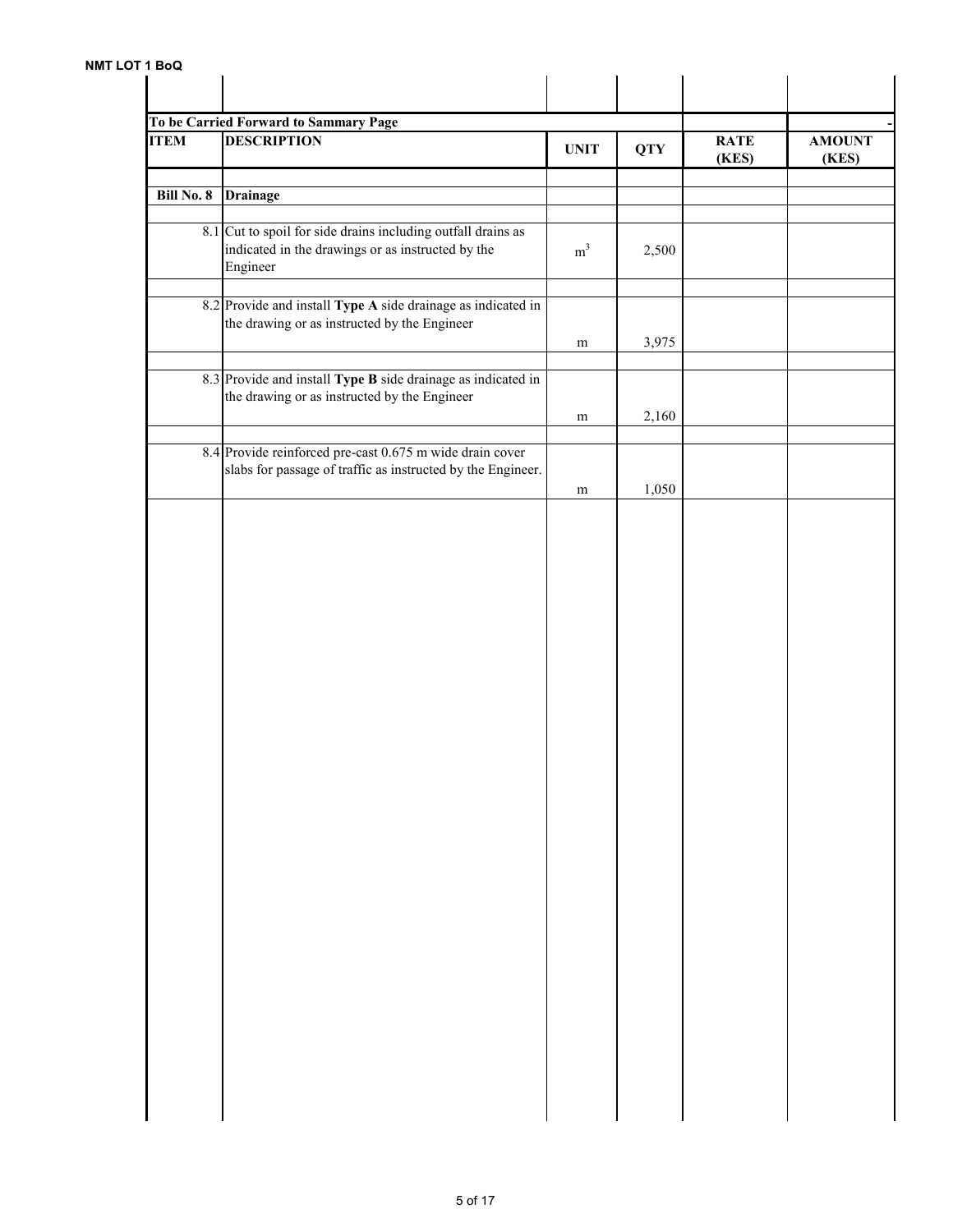| <b>IDOW</b> |                                                             |                  |            |             |               |
|-------------|-------------------------------------------------------------|------------------|------------|-------------|---------------|
|             |                                                             |                  |            |             |               |
|             |                                                             |                  |            |             |               |
|             |                                                             |                  |            |             |               |
|             |                                                             |                  |            |             |               |
|             |                                                             |                  |            |             |               |
|             |                                                             |                  |            |             |               |
|             |                                                             |                  |            |             |               |
|             |                                                             |                  |            |             |               |
|             |                                                             |                  |            |             |               |
|             | To be Carried Forward to Sammary Page                       |                  |            |             |               |
| <b>ITEM</b> | <b>DESCRIPTION</b>                                          | <b>UNIT</b>      | <b>QTY</b> | <b>RATE</b> | <b>AMOUNT</b> |
|             |                                                             |                  |            | (KES)       | (KES)         |
|             |                                                             |                  |            |             |               |
| Bill No. 9  | <b>Traffic Control</b>                                      |                  |            |             |               |
|             |                                                             |                  |            |             |               |
|             |                                                             |                  |            |             |               |
|             | 9.1 Maintain passage of traffic through the works including |                  |            |             |               |
|             | provisions of signs, barring and lighting as per clause     | $\mbox{Lumpsum}$ |            |             |               |
|             | 907 of Standard Specification.                              |                  |            |             |               |
|             |                                                             |                  |            |             |               |
|             |                                                             |                  |            |             |               |
|             |                                                             |                  |            |             |               |
|             |                                                             |                  |            |             |               |
|             |                                                             |                  |            |             |               |
|             |                                                             |                  |            |             |               |
|             |                                                             |                  |            |             |               |
|             |                                                             |                  |            |             |               |
|             |                                                             |                  |            |             |               |
|             |                                                             |                  |            |             |               |
|             |                                                             |                  |            |             |               |
|             |                                                             |                  |            |             |               |
|             |                                                             |                  |            |             |               |
|             |                                                             |                  |            |             |               |
|             |                                                             |                  |            |             |               |
|             |                                                             |                  |            |             |               |
|             |                                                             |                  |            |             |               |
|             |                                                             |                  |            |             |               |
|             |                                                             |                  |            |             |               |
|             |                                                             |                  |            |             |               |
|             |                                                             |                  |            |             |               |
|             |                                                             |                  |            |             |               |
|             |                                                             |                  |            |             |               |
|             |                                                             |                  |            |             |               |
|             |                                                             |                  |            |             |               |
|             |                                                             |                  |            |             |               |
|             |                                                             |                  |            |             |               |
|             |                                                             |                  |            |             |               |
|             |                                                             |                  |            |             |               |
|             |                                                             |                  |            |             |               |
|             |                                                             |                  |            |             |               |
|             |                                                             |                  |            |             |               |
|             |                                                             |                  |            |             |               |
|             |                                                             |                  |            |             |               |
|             |                                                             |                  |            |             |               |
|             |                                                             |                  |            |             |               |
|             |                                                             |                  |            |             |               |
|             |                                                             |                  |            |             |               |
|             |                                                             |                  |            |             |               |
|             |                                                             |                  |            |             |               |
|             |                                                             |                  |            |             |               |
|             |                                                             |                  |            |             |               |
|             |                                                             |                  |            |             |               |
|             |                                                             |                  |            |             |               |
|             |                                                             |                  |            |             |               |
|             |                                                             |                  |            |             |               |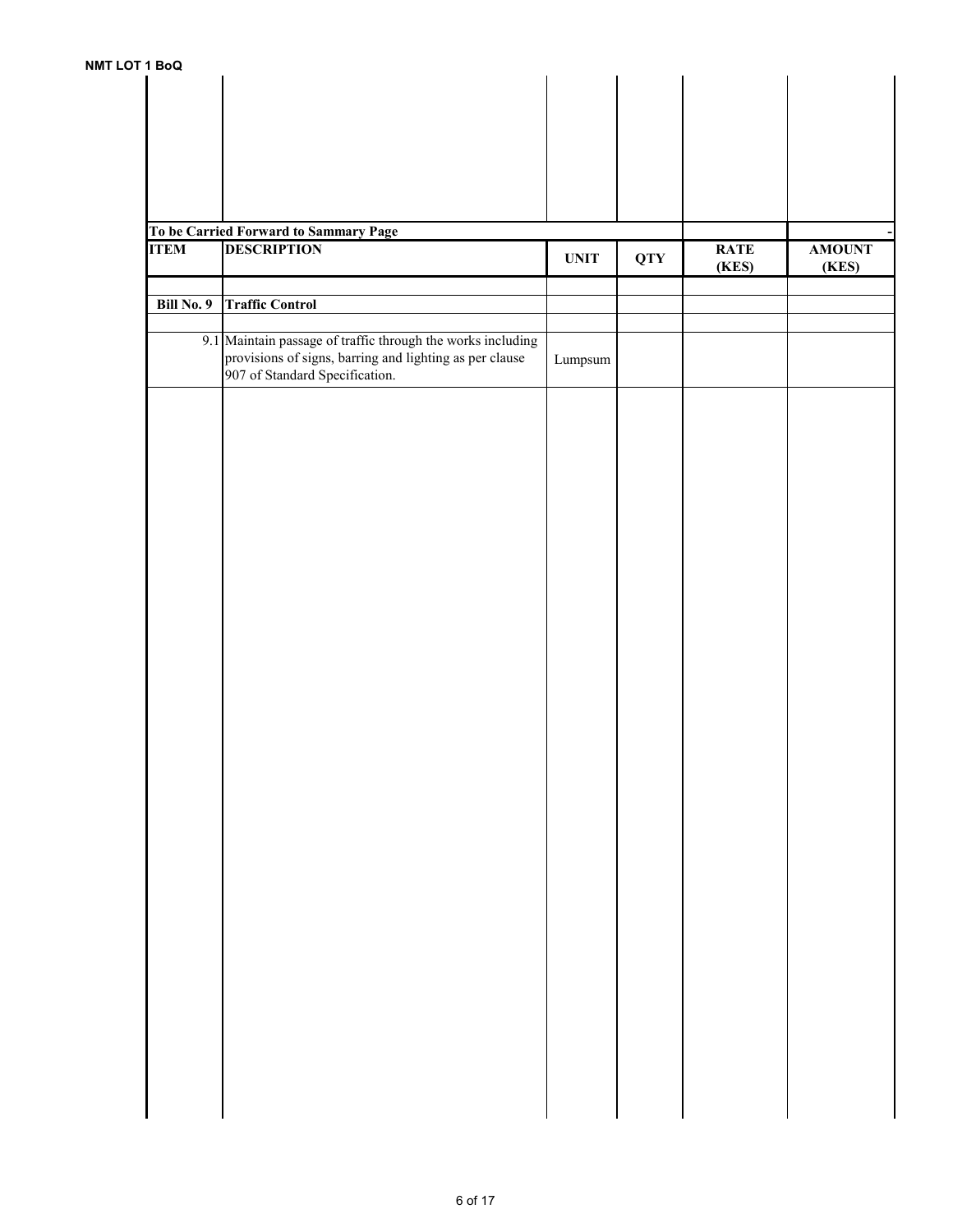| 1 BoQ       |                                                             |                |            |             |               |
|-------------|-------------------------------------------------------------|----------------|------------|-------------|---------------|
|             |                                                             |                |            |             |               |
|             |                                                             |                |            |             |               |
|             |                                                             |                |            |             |               |
|             |                                                             |                |            |             |               |
|             |                                                             |                |            |             |               |
|             |                                                             |                |            |             |               |
|             |                                                             |                |            |             |               |
|             |                                                             |                |            |             |               |
|             |                                                             |                |            |             |               |
|             |                                                             |                |            |             |               |
|             |                                                             |                |            |             |               |
|             |                                                             |                |            |             |               |
|             |                                                             |                |            |             |               |
|             |                                                             |                |            |             |               |
|             |                                                             |                |            |             |               |
|             | To be Carried Forward to Sammary Page                       |                |            |             |               |
| <b>ITEM</b> | <b>DESCRIPTION</b>                                          | <b>UNIT</b>    | <b>QTY</b> | <b>RATE</b> | <b>AMOUNT</b> |
|             |                                                             |                |            | (KES)       | (KES)         |
|             |                                                             |                |            |             |               |
|             | Bill No. 12 Natural Material for Base and Subbase           |                |            |             |               |
|             |                                                             |                |            |             |               |
|             |                                                             |                |            |             |               |
|             |                                                             |                |            |             |               |
|             | 12.1 Provide, lay and compact 100 - 150mm natural gravel as |                |            |             |               |
|             | shown in the drawing compacted to 95% MDD                   |                |            |             |               |
|             | (AASHTO T99) for subbase layer for Walkway and              |                |            |             |               |
|             |                                                             |                |            |             |               |
|             | Pedal Cyle Lane.                                            | m <sup>3</sup> | 3,405      |             |               |
|             |                                                             |                |            |             |               |
|             | 12.2 Provide, lay and compact 100 mm natural gravel (CBR    |                |            |             |               |
|             | = 30 Minimum) compacted to 95% MDD (AASHTO                  |                |            |             |               |
|             |                                                             |                |            |             |               |
|             | T99) for Base layer for Walkway                             | m <sup>3</sup> | 1,460      |             |               |
|             |                                                             |                |            |             |               |
|             |                                                             |                |            |             |               |
|             |                                                             |                |            |             |               |
|             |                                                             |                |            |             |               |
|             |                                                             |                |            |             |               |
|             |                                                             |                |            |             |               |
|             |                                                             |                |            |             |               |
|             |                                                             |                |            |             |               |
|             |                                                             |                |            |             |               |
|             |                                                             |                |            |             |               |
|             |                                                             |                |            |             |               |
|             |                                                             |                |            |             |               |
|             |                                                             |                |            |             |               |
|             |                                                             |                |            |             |               |
|             |                                                             |                |            |             |               |
|             |                                                             |                |            |             |               |
|             |                                                             |                |            |             |               |
|             |                                                             |                |            |             |               |
|             |                                                             |                |            |             |               |
|             |                                                             |                |            |             |               |
|             |                                                             |                |            |             |               |
|             |                                                             |                |            |             |               |
|             |                                                             |                |            |             |               |
|             |                                                             |                |            |             |               |
|             |                                                             |                |            |             |               |
|             |                                                             |                |            |             |               |
|             |                                                             |                |            |             |               |
|             |                                                             |                |            |             |               |
|             |                                                             |                |            |             |               |
|             |                                                             |                |            |             |               |
|             |                                                             |                |            |             |               |
|             |                                                             |                |            |             |               |
|             |                                                             |                |            |             |               |
|             |                                                             |                |            |             |               |
|             |                                                             |                |            |             |               |
|             |                                                             |                |            |             |               |
|             |                                                             |                |            |             |               |
|             |                                                             |                |            |             |               |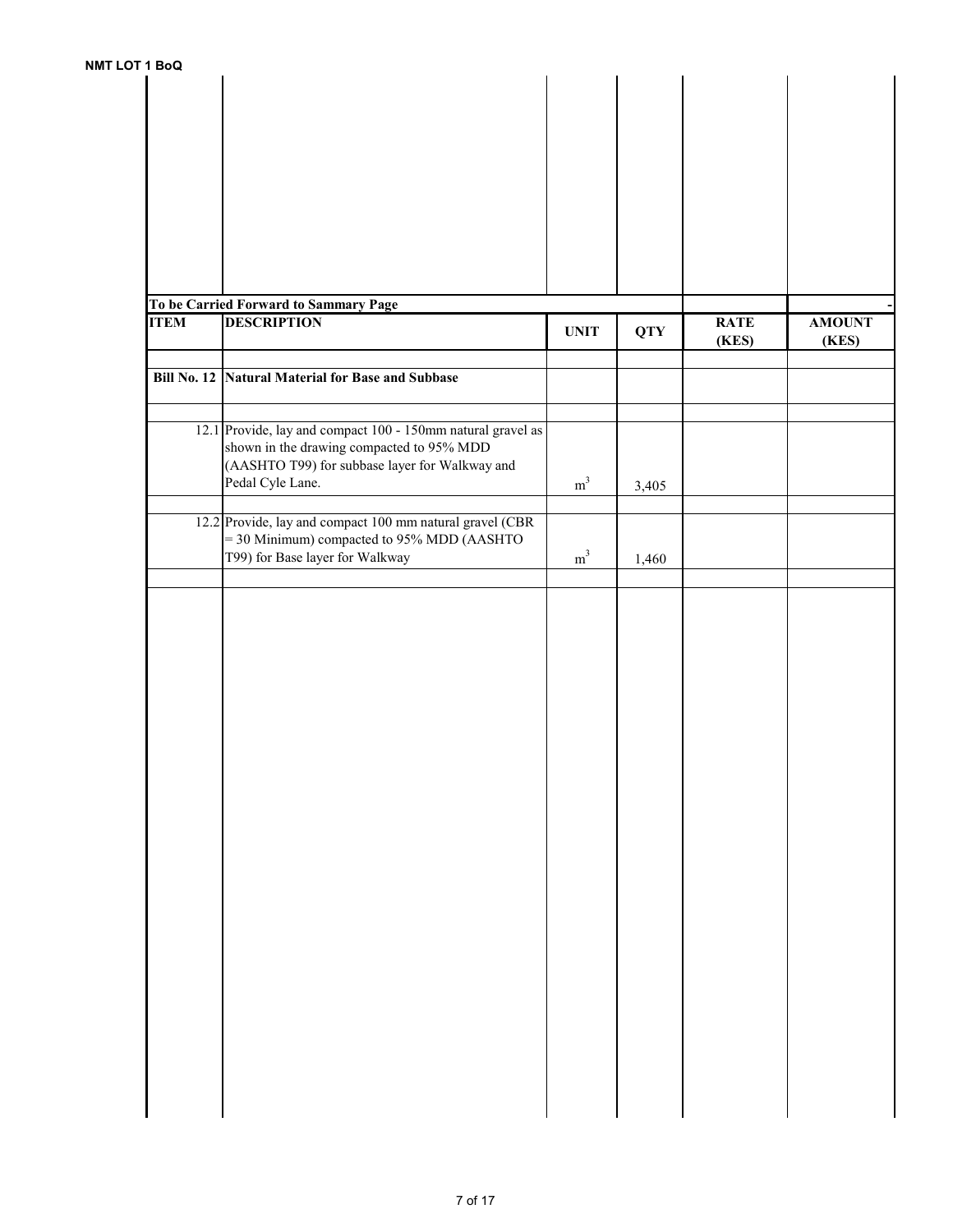| <b>UI 1 BOU</b> |                                                             |             |            |             |               |
|-----------------|-------------------------------------------------------------|-------------|------------|-------------|---------------|
|                 |                                                             |             |            |             |               |
|                 |                                                             |             |            |             |               |
|                 |                                                             |             |            |             |               |
|                 |                                                             |             |            |             |               |
|                 |                                                             |             |            |             |               |
|                 |                                                             |             |            |             |               |
|                 |                                                             |             |            |             |               |
|                 |                                                             |             |            |             |               |
|                 |                                                             |             |            |             |               |
|                 |                                                             |             |            |             |               |
|                 |                                                             |             |            |             |               |
|                 |                                                             |             |            |             |               |
|                 |                                                             |             |            |             |               |
|                 |                                                             |             |            |             |               |
|                 |                                                             |             |            |             |               |
|                 |                                                             |             |            |             |               |
|                 |                                                             |             |            |             |               |
|                 |                                                             |             |            |             |               |
|                 | To be Carried Forward to Sammary Page                       |             |            |             |               |
| <b>ITEM</b>     | <b>DESCRIPTION</b>                                          | <b>UNIT</b> | <b>QTY</b> | <b>RATE</b> | <b>AMOUNT</b> |
|                 |                                                             |             |            | (KES)       | (KES)         |
|                 |                                                             |             |            |             |               |
|                 | Bill No. 13 Paving Blocks                                   |             |            |             |               |
|                 |                                                             |             |            |             |               |
|                 |                                                             |             |            |             |               |
|                 | 13.1 Prepare road base surface, provide and spread 25 mm    |             |            |             |               |
|                 | quary dust $(0/6)$ to receive paving blocks as istructed by |             |            |             |               |
|                 | the Engineer.                                               | $\rm m^2$   | 14,600     |             |               |
|                 |                                                             |             |            |             |               |
|                 | 13.2 Provide, lay and compact 60 mm paving blocks to        |             |            |             |               |
|                 | manufacture's specifications and to the satisfaction of     |             |            |             |               |
|                 | the Engineer.                                               | $\rm m^2$   | 14,600     |             |               |
|                 |                                                             |             |            |             |               |
|                 |                                                             |             |            |             |               |
|                 |                                                             |             |            |             |               |
|                 |                                                             |             |            |             |               |
|                 |                                                             |             |            |             |               |
|                 |                                                             |             |            |             |               |
|                 |                                                             |             |            |             |               |
|                 |                                                             |             |            |             |               |
|                 |                                                             |             |            |             |               |
|                 |                                                             |             |            |             |               |
|                 |                                                             |             |            |             |               |
|                 |                                                             |             |            |             |               |
|                 |                                                             |             |            |             |               |
|                 |                                                             |             |            |             |               |
|                 |                                                             |             |            |             |               |
|                 |                                                             |             |            |             |               |
|                 |                                                             |             |            |             |               |
|                 |                                                             |             |            |             |               |
|                 |                                                             |             |            |             |               |
|                 |                                                             |             |            |             |               |
|                 |                                                             |             |            |             |               |
|                 |                                                             |             |            |             |               |
|                 |                                                             |             |            |             |               |
|                 |                                                             |             |            |             |               |
|                 |                                                             |             |            |             |               |
|                 |                                                             |             |            |             |               |
|                 |                                                             |             |            |             |               |
|                 |                                                             |             |            |             |               |
|                 |                                                             |             |            |             |               |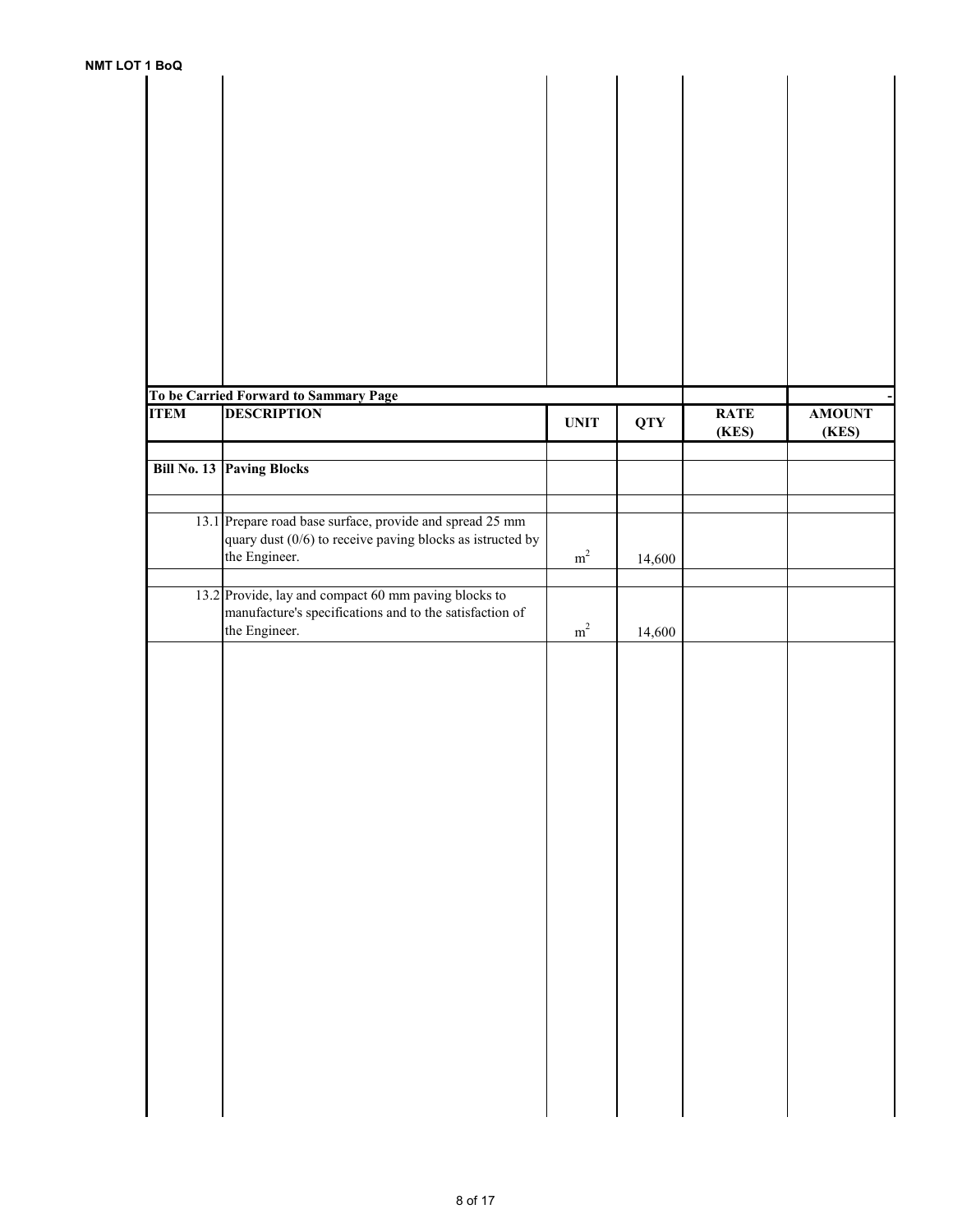| 1 BoQ       |                                                              |                |            |             |               |
|-------------|--------------------------------------------------------------|----------------|------------|-------------|---------------|
|             |                                                              |                |            |             |               |
|             |                                                              |                |            |             |               |
|             |                                                              |                |            |             |               |
|             |                                                              |                |            |             |               |
|             |                                                              |                |            |             |               |
|             |                                                              |                |            |             |               |
|             |                                                              |                |            |             |               |
|             |                                                              |                |            |             |               |
|             |                                                              |                |            |             |               |
|             |                                                              |                |            |             |               |
|             |                                                              |                |            |             |               |
|             |                                                              |                |            |             |               |
|             |                                                              |                |            |             |               |
|             |                                                              |                |            |             |               |
|             |                                                              |                |            |             |               |
|             |                                                              |                |            |             |               |
|             |                                                              |                |            |             |               |
|             |                                                              |                |            |             |               |
|             |                                                              |                |            |             |               |
|             |                                                              |                |            |             |               |
|             |                                                              |                |            |             |               |
|             |                                                              |                |            |             |               |
|             |                                                              |                |            |             |               |
|             |                                                              |                |            |             |               |
|             |                                                              |                |            |             |               |
|             |                                                              |                |            |             |               |
|             |                                                              |                |            |             |               |
|             | To be Carried Forward to Sammary Page                        |                |            |             |               |
| <b>ITEM</b> | <b>DESCRIPTION</b>                                           |                |            | <b>RATE</b> | <b>AMOUNT</b> |
|             |                                                              | <b>UNIT</b>    | <b>QTY</b> | (KES)       | (KES)         |
|             | <b>Bill No. 14 Cement and Lime Treated Material</b>          |                |            |             |               |
|             |                                                              |                |            |             |               |
|             |                                                              |                |            |             |               |
|             |                                                              |                |            |             |               |
|             | 14.1 Provide, store and transport to site of works cement    |                |            |             |               |
|             | improvement agent for natural material base as specified     |                |            |             |               |
|             | or as instructed by the Engineer.                            | Tonne          | 154        |             |               |
|             |                                                              |                |            |             |               |
|             |                                                              |                |            |             |               |
|             | 14.2 Process the natural Base, lay, spread and process the   |                |            |             |               |
|             | designed quantity of cement (3% as norminal quantity)        |                |            |             |               |
|             | on the prepared natural Base, mixing in place with a         |                |            |             |               |
|             | rotavator, grading with a motor grader (or plant mixed       |                |            |             |               |
|             | and paver laid) and compacting with a road roller at         |                |            |             |               |
|             |                                                              |                |            |             |               |
|             | OMC to achieve the desired unconfined compressive            |                |            |             |               |
|             | strength and to form a layer of Base or as instructed by     |                |            |             |               |
|             | the Engineer                                                 | m <sup>3</sup> | 1,625      |             |               |
|             |                                                              |                |            |             |               |
|             |                                                              |                |            |             |               |
|             | 14.3 Allow for curring and protection of treated Pedal Cycle |                |            |             |               |
|             | lane base as specified or as instructed by the Engineer      |                |            |             |               |
|             |                                                              | $\rm m^2$      | 12,990     |             |               |
|             |                                                              |                |            |             |               |
|             |                                                              |                |            |             |               |
|             |                                                              |                |            |             |               |
|             |                                                              |                |            |             |               |
|             |                                                              |                |            |             |               |
|             |                                                              |                |            |             |               |
|             |                                                              |                |            |             |               |
|             |                                                              |                |            |             |               |
|             |                                                              |                |            |             |               |
|             |                                                              |                |            |             |               |
|             |                                                              |                |            |             |               |
|             |                                                              |                |            |             |               |
|             |                                                              |                |            |             |               |
|             |                                                              |                |            |             |               |
|             |                                                              |                |            |             |               |
|             |                                                              |                |            |             |               |
|             |                                                              |                |            |             |               |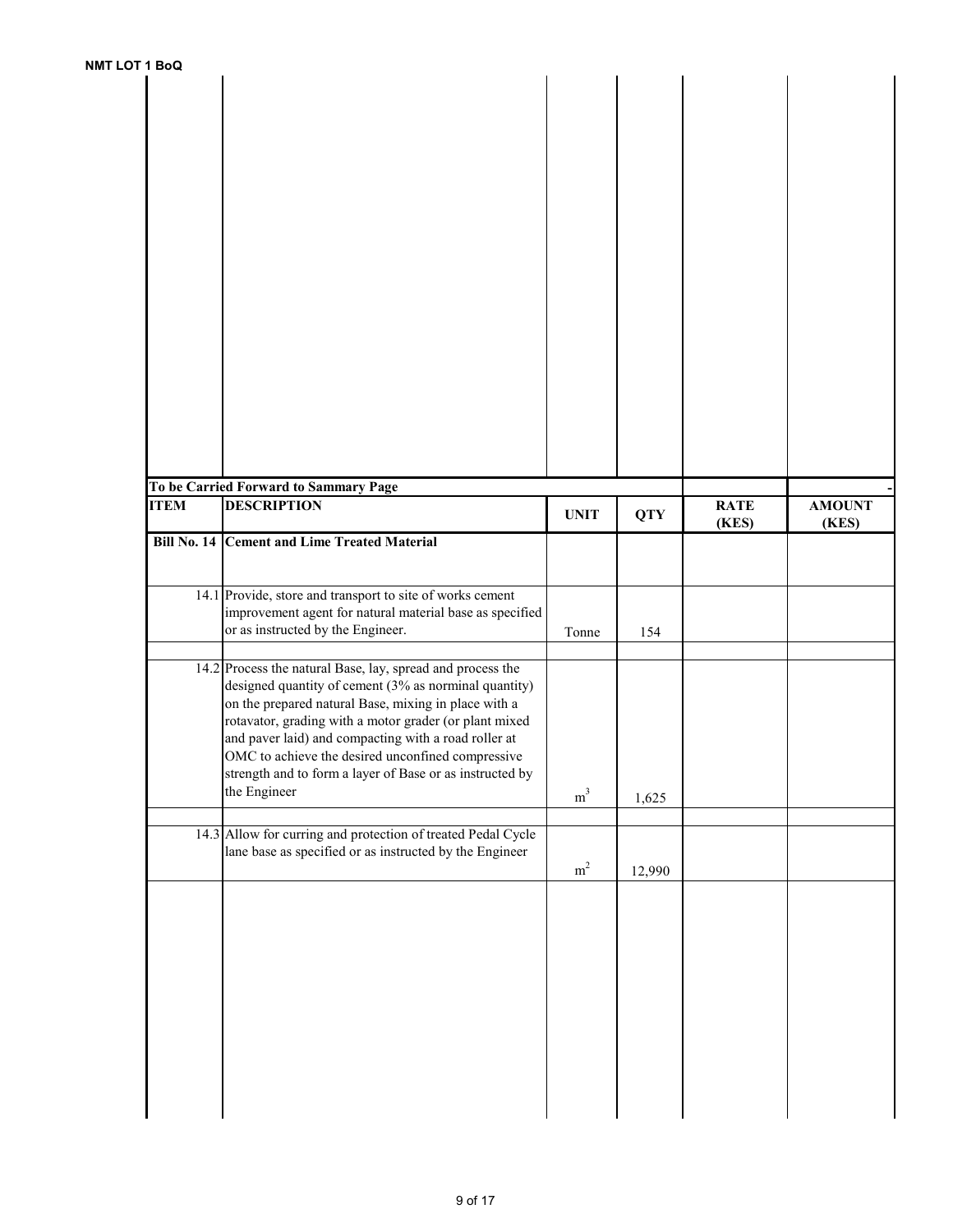| ᄁᄓᆼᄖ        |                                                                                                                        |             |            |             |               |
|-------------|------------------------------------------------------------------------------------------------------------------------|-------------|------------|-------------|---------------|
|             |                                                                                                                        |             |            |             |               |
|             |                                                                                                                        |             |            |             |               |
|             |                                                                                                                        |             |            |             |               |
|             |                                                                                                                        |             |            |             |               |
|             |                                                                                                                        |             |            |             |               |
|             |                                                                                                                        |             |            |             |               |
|             |                                                                                                                        |             |            |             |               |
|             |                                                                                                                        |             |            |             |               |
|             |                                                                                                                        |             |            |             |               |
|             |                                                                                                                        |             |            |             |               |
|             |                                                                                                                        |             |            |             |               |
|             |                                                                                                                        |             |            |             |               |
|             |                                                                                                                        |             |            |             |               |
|             |                                                                                                                        |             |            |             |               |
|             |                                                                                                                        |             |            |             |               |
|             |                                                                                                                        |             |            |             |               |
|             |                                                                                                                        |             |            |             |               |
|             |                                                                                                                        |             |            |             |               |
|             |                                                                                                                        |             |            |             |               |
|             |                                                                                                                        |             |            |             |               |
|             |                                                                                                                        |             |            |             |               |
|             |                                                                                                                        |             |            |             |               |
|             |                                                                                                                        |             |            |             |               |
|             |                                                                                                                        |             |            |             |               |
|             |                                                                                                                        |             |            |             |               |
|             |                                                                                                                        |             |            |             |               |
|             |                                                                                                                        |             |            |             |               |
|             |                                                                                                                        |             |            |             |               |
|             |                                                                                                                        |             |            |             |               |
|             |                                                                                                                        |             |            |             |               |
|             |                                                                                                                        |             |            |             |               |
|             |                                                                                                                        |             |            |             |               |
|             |                                                                                                                        |             |            |             |               |
|             |                                                                                                                        |             |            |             |               |
|             |                                                                                                                        |             |            |             |               |
|             | To be Carried Forward to Sammary Page                                                                                  |             |            |             |               |
| <b>ITEM</b> | <b>DESCRIPTION</b>                                                                                                     |             |            | <b>RATE</b> | <b>AMOUNT</b> |
|             |                                                                                                                        | <b>UNIT</b> | <b>QTY</b> |             |               |
|             |                                                                                                                        |             |            | (KES)       | (KES)         |
|             |                                                                                                                        |             |            |             |               |
|             | Bill No. 15 Bituminous Surface Treatments & Surface Dressing                                                           |             |            |             |               |
|             |                                                                                                                        |             |            |             |               |
|             |                                                                                                                        |             |            |             |               |
|             |                                                                                                                        |             |            |             |               |
|             | 15.1 Clean and prepare surfaces of the Pedal Cyle lane,                                                                |             |            |             |               |
|             | provide, heat and spray on the same MC30 cutback                                                                       |             |            |             |               |
|             | bitumen prime coat at a rate of spray in the range of 1.0                                                              | Litres      | 14,289     |             |               |
|             | $\left  \frac{\text{litre}}{\text{m}^2} \right $ to 1.2 litres/ $m^2$ or as instructed by the Engineer                 |             |            |             |               |
|             |                                                                                                                        |             |            |             |               |
|             |                                                                                                                        |             |            |             |               |
|             |                                                                                                                        |             |            |             |               |
|             | 15.2 As for Item 15.1 but K1-70 for tack coat at the spray rate Litres<br>of (0.3 litres/ $m^2$ to 0.8 litres/ $m^2$ ) |             | 7,145      |             |               |
|             |                                                                                                                        |             |            |             |               |
|             |                                                                                                                        |             |            |             |               |
|             |                                                                                                                        |             |            |             |               |
|             |                                                                                                                        |             |            |             |               |
|             |                                                                                                                        |             |            |             |               |
|             |                                                                                                                        |             |            |             |               |
|             |                                                                                                                        |             |            |             |               |
|             |                                                                                                                        |             |            |             |               |
|             |                                                                                                                        |             |            |             |               |
|             |                                                                                                                        |             |            |             |               |
|             |                                                                                                                        |             |            |             |               |
|             |                                                                                                                        |             |            |             |               |
|             |                                                                                                                        |             |            |             |               |
|             |                                                                                                                        |             |            |             |               |
|             |                                                                                                                        |             |            |             |               |
|             |                                                                                                                        |             |            |             |               |
|             |                                                                                                                        |             |            |             |               |
|             |                                                                                                                        |             |            |             |               |
|             |                                                                                                                        |             |            |             |               |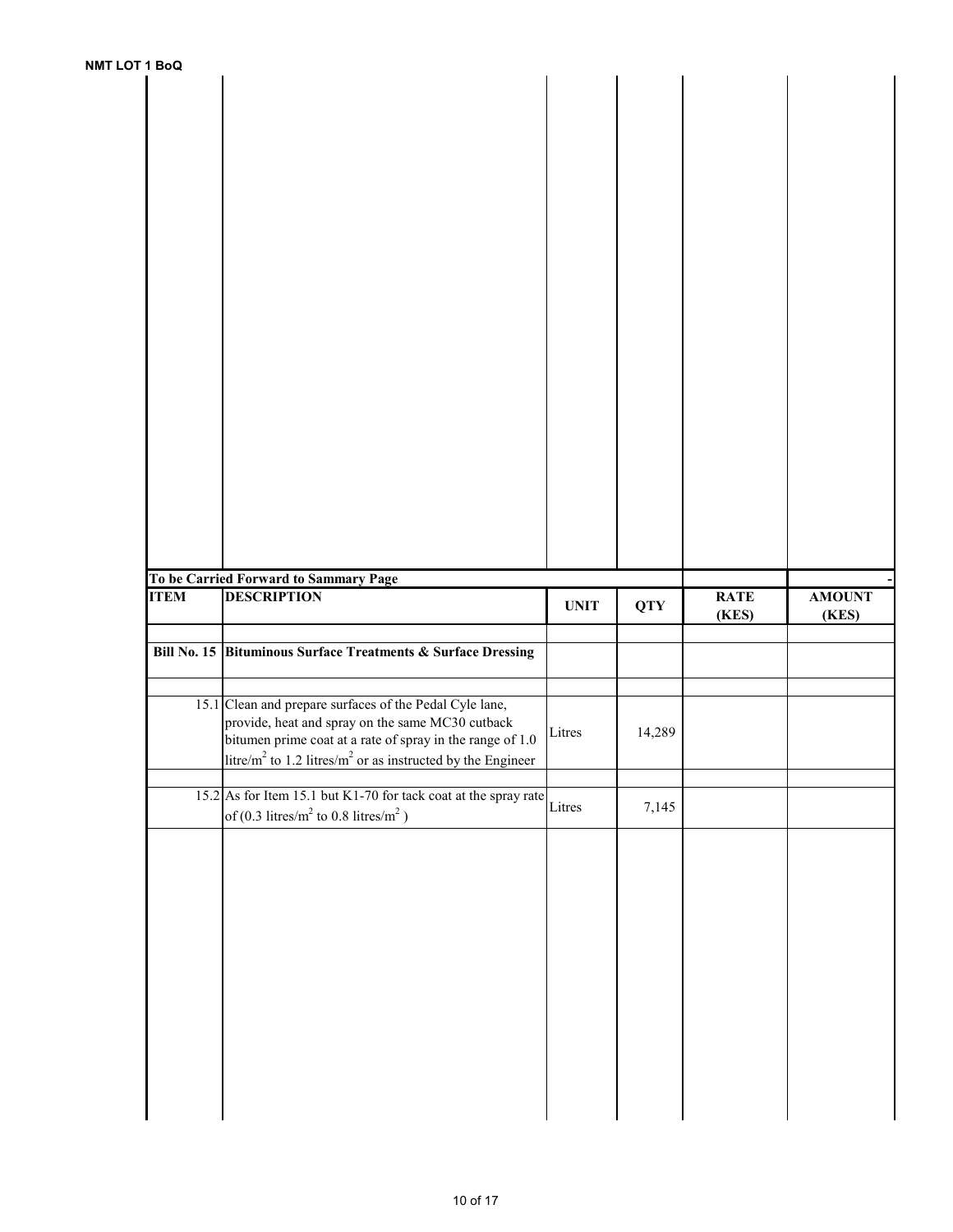| <b>NMT LOT 1 BoQ</b> |             |                                                              |                              |            |             |                        |
|----------------------|-------------|--------------------------------------------------------------|------------------------------|------------|-------------|------------------------|
|                      |             |                                                              |                              |            |             |                        |
|                      |             |                                                              |                              |            |             |                        |
|                      |             |                                                              |                              |            |             |                        |
|                      |             |                                                              |                              |            |             |                        |
|                      |             |                                                              |                              |            |             |                        |
|                      |             |                                                              |                              |            |             |                        |
|                      |             |                                                              |                              |            |             |                        |
|                      |             |                                                              |                              |            |             |                        |
|                      |             |                                                              |                              |            |             |                        |
|                      |             |                                                              |                              |            |             |                        |
|                      |             |                                                              |                              |            |             |                        |
|                      |             |                                                              |                              |            |             |                        |
|                      |             |                                                              |                              |            |             |                        |
|                      |             |                                                              |                              |            |             |                        |
|                      |             |                                                              |                              |            |             |                        |
|                      |             |                                                              |                              |            |             |                        |
|                      |             |                                                              |                              |            |             |                        |
|                      |             |                                                              |                              |            |             |                        |
|                      |             |                                                              |                              |            |             |                        |
|                      |             |                                                              |                              |            |             |                        |
|                      |             |                                                              |                              |            |             |                        |
|                      |             |                                                              |                              |            |             |                        |
|                      |             |                                                              |                              |            |             |                        |
|                      |             |                                                              |                              |            |             |                        |
|                      |             | To be Carried Forward to Sammary Page                        |                              |            |             |                        |
|                      | <b>ITEM</b> | <b>DESCRIPTION</b>                                           | $\ensuremath{\mathbf{UNIT}}$ | <b>QTY</b> | <b>RATE</b> | <b>AMOUNT</b><br>(KES) |
|                      |             |                                                              |                              |            | (KES)       |                        |
|                      |             | Bill No. 16 Bituminous Mix Bases, Binder Courses and Wearing |                              |            |             |                        |
|                      |             | Courses.                                                     |                              |            |             |                        |
|                      |             | 16.1 Provide, lay and compact 25mm Type II Asphalt on        |                              |            |             |                        |
|                      |             | Pedal Cycle lane                                             | $\rm m^3$                    | 335        |             |                        |
|                      |             |                                                              |                              |            |             |                        |
|                      |             |                                                              |                              |            |             |                        |
|                      |             |                                                              |                              |            |             |                        |
|                      |             |                                                              |                              |            |             |                        |
|                      |             |                                                              |                              |            |             |                        |
|                      |             |                                                              |                              |            |             |                        |
|                      |             |                                                              |                              |            |             |                        |
|                      |             |                                                              |                              |            |             |                        |
|                      |             |                                                              |                              |            |             |                        |
|                      |             |                                                              |                              |            |             |                        |
|                      |             |                                                              |                              |            |             |                        |
|                      |             |                                                              |                              |            |             |                        |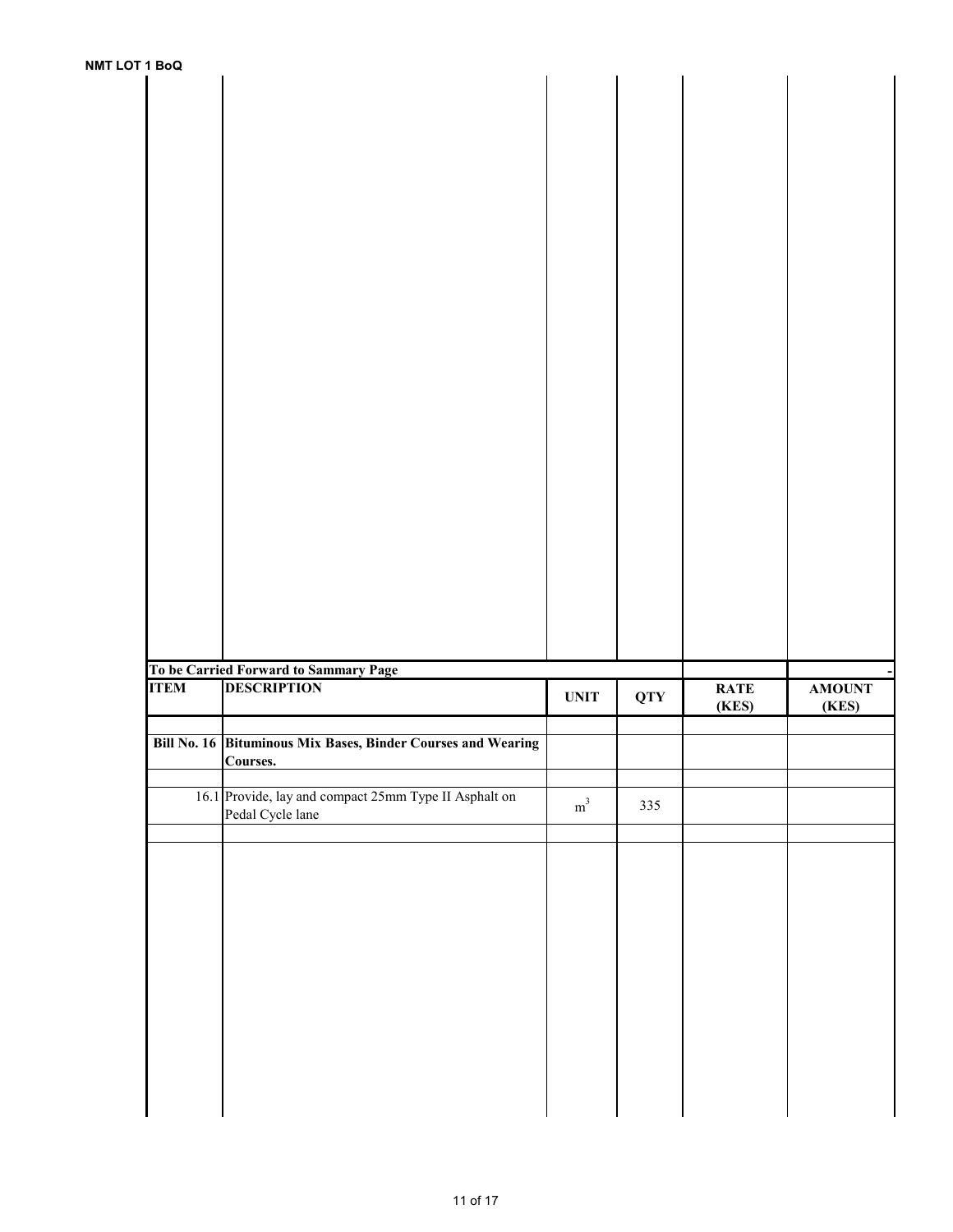| <b>NMT LOT 1 BoQ</b> |             |                                                                                                                                                                                                               |                |            |                      |                        |
|----------------------|-------------|---------------------------------------------------------------------------------------------------------------------------------------------------------------------------------------------------------------|----------------|------------|----------------------|------------------------|
|                      |             |                                                                                                                                                                                                               |                |            |                      |                        |
|                      |             |                                                                                                                                                                                                               |                |            |                      |                        |
|                      |             |                                                                                                                                                                                                               |                |            |                      |                        |
|                      |             |                                                                                                                                                                                                               |                |            |                      |                        |
|                      |             |                                                                                                                                                                                                               |                |            |                      |                        |
|                      |             |                                                                                                                                                                                                               |                |            |                      |                        |
|                      |             |                                                                                                                                                                                                               |                |            |                      |                        |
|                      |             |                                                                                                                                                                                                               |                |            |                      |                        |
|                      |             |                                                                                                                                                                                                               |                |            |                      |                        |
|                      |             |                                                                                                                                                                                                               |                |            |                      |                        |
|                      |             |                                                                                                                                                                                                               |                |            |                      |                        |
|                      |             | To be Carried Forward to Sammary Page                                                                                                                                                                         |                |            |                      |                        |
|                      | <b>ITEM</b> | <b>DESCRIPTION</b>                                                                                                                                                                                            | <b>UNIT</b>    | <b>QTY</b> | <b>RATE</b><br>(KES) | <b>AMOUNT</b><br>(KES) |
|                      | Bill No. 17 | <b>Survice Duct</b>                                                                                                                                                                                           |                |            |                      |                        |
|                      |             | $17.1$ Excavation for service duct as shown in the drawing or<br>as instructed by the Engineer.                                                                                                               | m <sup>3</sup> | 3,575.0    |                      |                        |
|                      |             | 17.2 Provide, lay and joint 300 mm I.D. Cement Concrete<br>pipes for service ducts as shown in the drawing or<br>instructed by the Engineer                                                                   | m              | 6,740.0    |                      |                        |
|                      |             | 17.3 Provide, lay and compact natural gravel in 100mm<br>layers to the bed and sorrounds of the concrete pipe as<br>shown in the drawing compacted to 95% MDD<br>(AASHTO T99) or as directed by the Engineer. | m              | 2,900.0    |                      |                        |
|                      | 17.4        | Provide standard manholes complete with covers as<br>shown in the drawings or as instructed by the Engineer                                                                                                   | No.            | 550.0      |                      |                        |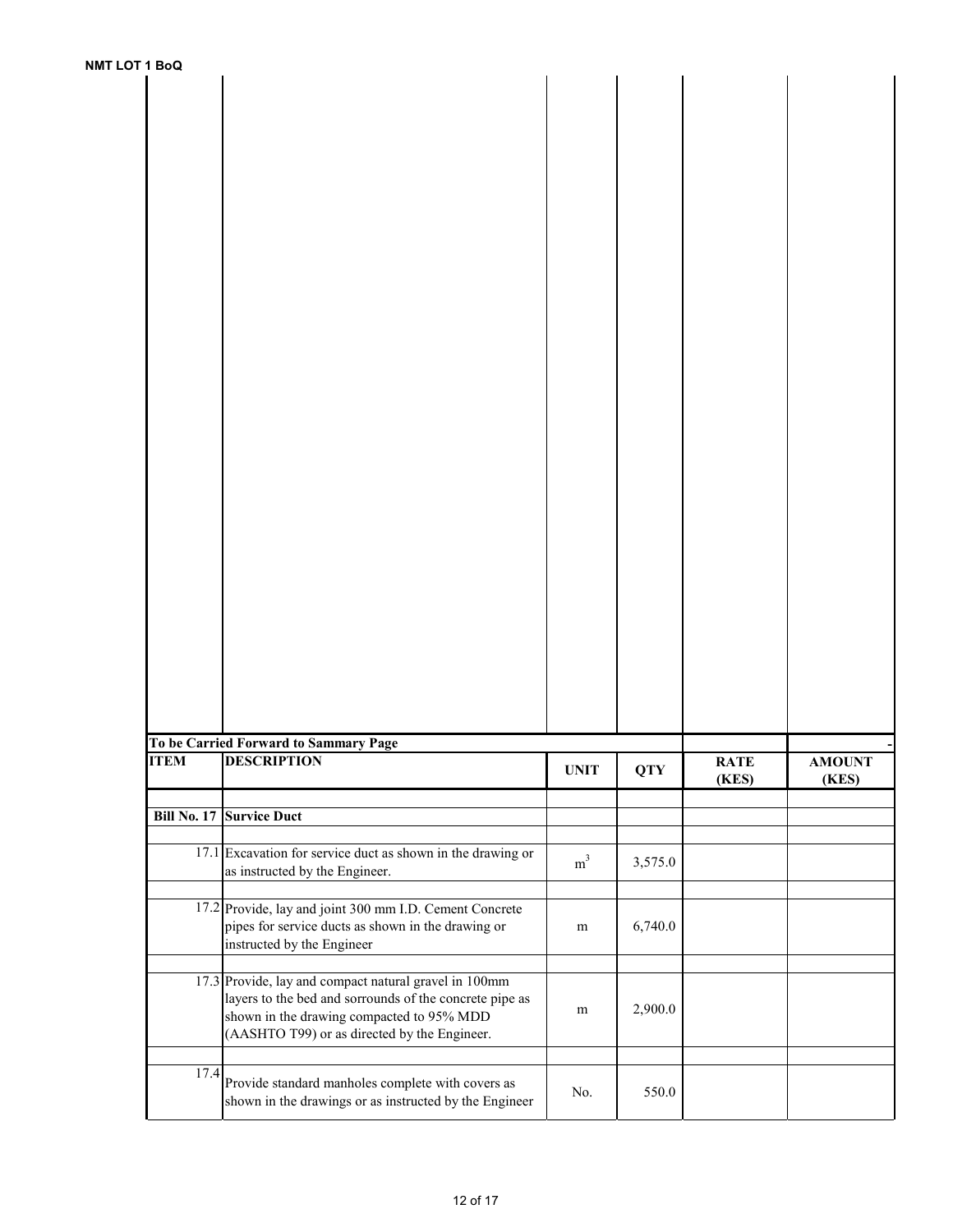| <b>NMT LOT 1 BoQ</b> |                                                                                                |             |            |                      |                        |
|----------------------|------------------------------------------------------------------------------------------------|-------------|------------|----------------------|------------------------|
|                      |                                                                                                |             |            |                      |                        |
|                      |                                                                                                |             |            |                      |                        |
|                      |                                                                                                |             |            |                      |                        |
|                      |                                                                                                |             |            |                      |                        |
|                      |                                                                                                |             |            |                      |                        |
|                      |                                                                                                |             |            |                      |                        |
|                      |                                                                                                |             |            |                      |                        |
|                      |                                                                                                |             |            |                      |                        |
|                      |                                                                                                |             |            |                      |                        |
|                      |                                                                                                |             |            |                      |                        |
|                      |                                                                                                |             |            |                      |                        |
|                      |                                                                                                |             |            |                      |                        |
|                      |                                                                                                |             |            |                      |                        |
|                      |                                                                                                |             |            |                      |                        |
|                      |                                                                                                |             |            |                      |                        |
|                      |                                                                                                |             |            |                      |                        |
|                      |                                                                                                |             |            |                      |                        |
|                      |                                                                                                |             |            |                      |                        |
|                      |                                                                                                |             |            |                      |                        |
|                      |                                                                                                |             |            |                      |                        |
|                      |                                                                                                |             |            |                      |                        |
|                      |                                                                                                |             |            |                      |                        |
|                      |                                                                                                |             |            |                      |                        |
|                      |                                                                                                |             |            |                      |                        |
|                      |                                                                                                |             |            |                      |                        |
|                      |                                                                                                |             |            |                      |                        |
|                      |                                                                                                |             |            |                      |                        |
|                      |                                                                                                |             |            |                      |                        |
|                      |                                                                                                |             |            |                      |                        |
|                      |                                                                                                |             |            |                      |                        |
|                      |                                                                                                |             |            |                      |                        |
|                      | To be Carried Forward to Sammary Page                                                          |             |            |                      |                        |
| <b>ITEM</b>          | <b>DESCRIPTION</b>                                                                             | <b>UNIT</b> | <b>QTY</b> | <b>RATE</b><br>(KES) | <b>AMOUNT</b><br>(KES) |
|                      | <b>Bill No. 20 Road Furniture</b>                                                              |             |            |                      |                        |
|                      | 20.1 Provide and place Kerbs and Channels as shown in the                                      |             |            |                      |                        |
|                      | drawings or as directed by the Engineer.                                                       |             |            |                      |                        |
|                      | (a) Kerb Type 1A (250mm x 125mm)                                                               | ${\bf m}$   | 460        |                      |                        |
|                      | (b) Channel Type 1A (100mm x 125mm)                                                            | m           | 14,800     |                      |                        |
|                      |                                                                                                |             |            |                      |                        |
|                      | 20.2 Provide and install 75mm Dia, 0.8 m in height steel                                       |             |            |                      |                        |
|                      | bollards complete with concrete infill and and two coats<br>paint as directed by the Engineer. | No.         | 200        |                      |                        |
|                      |                                                                                                |             |            |                      |                        |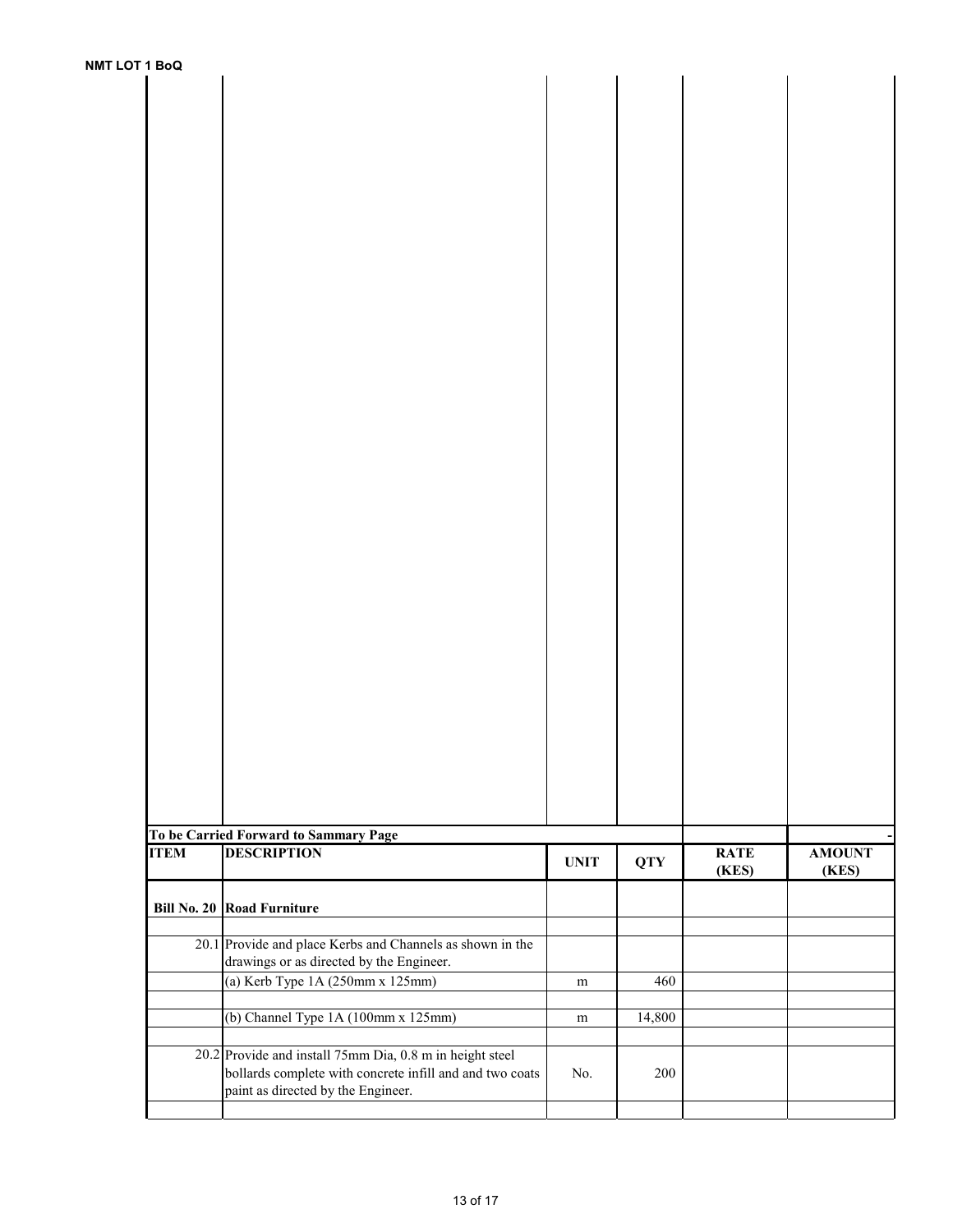|             | 20.2 Provide and lay hot applied thermoplastic road marking<br>compound in approved colour and shade (ASTM 9) for<br>road marking on bituminous road surface on pedestrian<br>crossings, bumps, chevrons, directional arrows, give<br>way and stop lines mm thick using fully automatic<br>extrusion machine and using pre-melter for melting<br>thermoplastic. Material, including dispensing drop on<br>glass beads of approved make and as per BS 6088 at the<br>rate of 250g/m2 including cleaning the surface of all<br>dirt, dust, and other foreign matter, complete with<br>demarcation at site/pre-marking, finishing and<br>managing the traffic control. Marking to be done as per<br>the specifications, drawings and as instructed by the<br>Engineer. | m <sup>2</sup> | 250        |             |               |
|-------------|---------------------------------------------------------------------------------------------------------------------------------------------------------------------------------------------------------------------------------------------------------------------------------------------------------------------------------------------------------------------------------------------------------------------------------------------------------------------------------------------------------------------------------------------------------------------------------------------------------------------------------------------------------------------------------------------------------------------------------------------------------------------|----------------|------------|-------------|---------------|
|             | 20.3 Supply and fix mandatory and warning road sign boards<br>made up with high intensity grade retro-reflective type<br>sheeting(ASTM 9) and in line with Kenya's Manual for<br>traffic signs as directed by the Engineer.                                                                                                                                                                                                                                                                                                                                                                                                                                                                                                                                         | N <sub>0</sub> | 10         |             |               |
|             | $20.3$ Supply and fix informatory road sign boards made up<br>with high intensity grade retro-reflective type<br>sheeting(ASTM 9) and in line with Kenya's Manual for<br>traffic signs as directed by the Engineer.                                                                                                                                                                                                                                                                                                                                                                                                                                                                                                                                                 | N <sub>0</sub> | 4          |             |               |
|             |                                                                                                                                                                                                                                                                                                                                                                                                                                                                                                                                                                                                                                                                                                                                                                     |                |            |             |               |
|             | To be Carried Forward to Sammary Page                                                                                                                                                                                                                                                                                                                                                                                                                                                                                                                                                                                                                                                                                                                               |                |            |             |               |
| <b>ITEM</b> | <b>DESCRIPTION</b>                                                                                                                                                                                                                                                                                                                                                                                                                                                                                                                                                                                                                                                                                                                                                  | <b>UNIT</b>    | <b>QTY</b> | <b>RATE</b> | <b>AMOUNT</b> |
|             | Bill No. 25 Top Soiling and Grassing                                                                                                                                                                                                                                                                                                                                                                                                                                                                                                                                                                                                                                                                                                                                |                |            | (KES)       | (KES)         |
|             | 25.1 Topsoiling and grassing on the verge and other areas as                                                                                                                                                                                                                                                                                                                                                                                                                                                                                                                                                                                                                                                                                                        |                |            |             |               |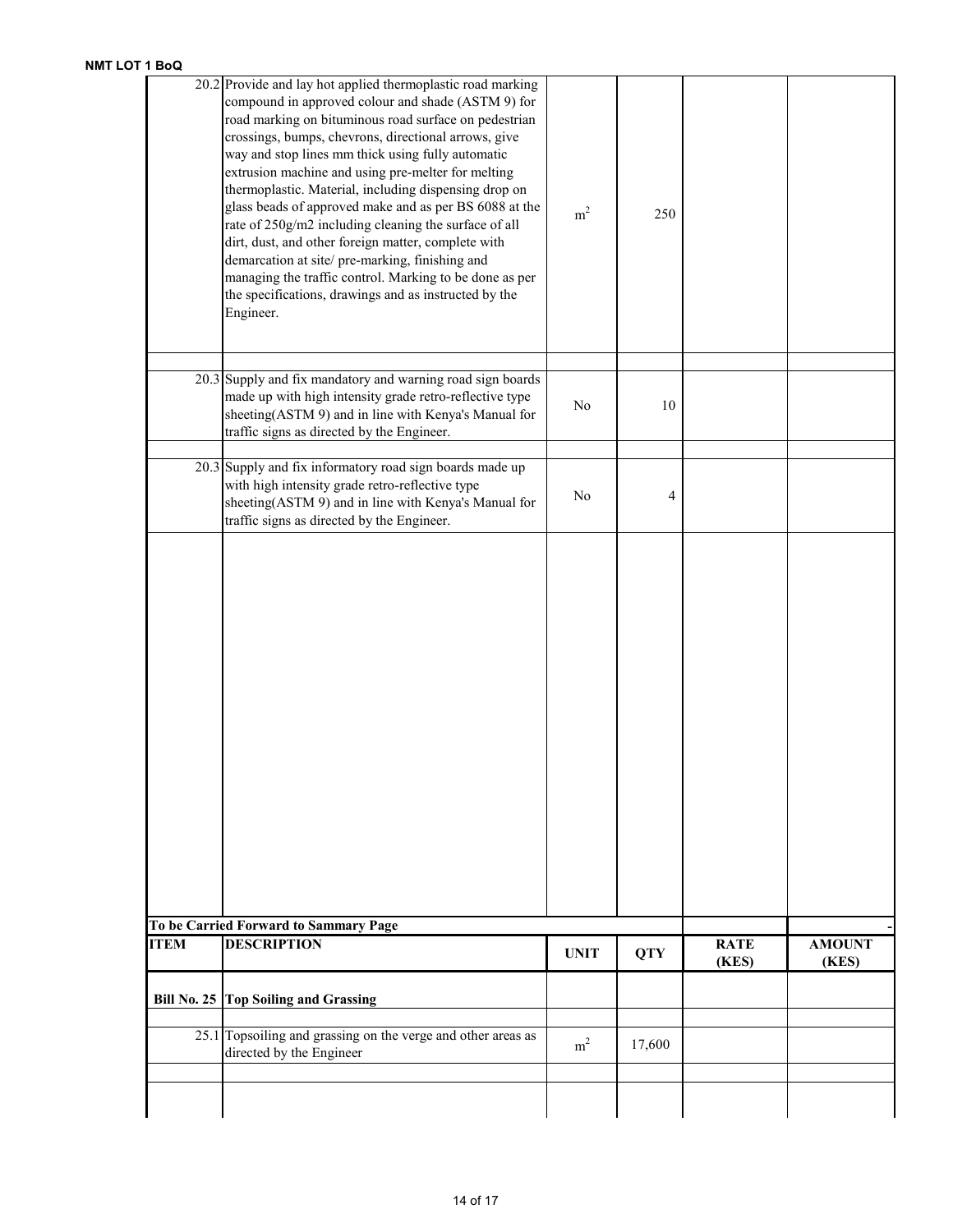| <b>NMT LOT 1 BoQ</b> |             |                                       |                              |            |                      |                        |
|----------------------|-------------|---------------------------------------|------------------------------|------------|----------------------|------------------------|
|                      |             |                                       |                              |            |                      |                        |
|                      |             |                                       |                              |            |                      |                        |
|                      |             |                                       |                              |            |                      |                        |
|                      |             |                                       |                              |            |                      |                        |
|                      |             |                                       |                              |            |                      |                        |
|                      |             |                                       |                              |            |                      |                        |
|                      |             |                                       |                              |            |                      |                        |
|                      |             |                                       |                              |            |                      |                        |
|                      |             |                                       |                              |            |                      |                        |
|                      |             |                                       |                              |            |                      |                        |
|                      |             |                                       |                              |            |                      |                        |
|                      |             |                                       |                              |            |                      |                        |
|                      |             |                                       |                              |            |                      |                        |
|                      |             |                                       |                              |            |                      |                        |
|                      |             |                                       |                              |            |                      |                        |
|                      |             |                                       |                              |            |                      |                        |
|                      |             |                                       |                              |            |                      |                        |
|                      |             |                                       |                              |            |                      |                        |
|                      |             |                                       |                              |            |                      |                        |
|                      |             |                                       |                              |            |                      |                        |
|                      |             |                                       |                              |            |                      |                        |
|                      |             |                                       |                              |            |                      |                        |
|                      |             |                                       |                              |            |                      |                        |
|                      |             |                                       |                              |            |                      |                        |
|                      |             |                                       |                              |            |                      |                        |
|                      |             |                                       |                              |            |                      |                        |
|                      |             |                                       |                              |            |                      |                        |
|                      |             |                                       |                              |            |                      |                        |
|                      |             |                                       |                              |            |                      |                        |
|                      |             |                                       |                              |            |                      |                        |
|                      |             |                                       |                              |            |                      |                        |
|                      |             |                                       |                              |            |                      |                        |
|                      |             |                                       |                              |            |                      |                        |
|                      |             |                                       |                              |            |                      |                        |
|                      |             |                                       |                              |            |                      |                        |
|                      |             |                                       |                              |            |                      |                        |
|                      |             |                                       |                              |            |                      |                        |
|                      |             |                                       |                              |            |                      |                        |
|                      |             |                                       |                              |            |                      |                        |
|                      |             |                                       |                              |            |                      |                        |
|                      |             | To be Carried Forward to Sammary Page |                              |            |                      |                        |
|                      | <b>ITEM</b> | <b>DESCRIPTION</b>                    | $\ensuremath{\mathbf{UNIT}}$ | <b>QTY</b> | <b>RATE</b><br>(KES) | <b>AMOUNT</b><br>(KES) |
|                      |             |                                       |                              |            |                      |                        |
|                      |             | <b>Schedule of Rates</b>              |                              |            |                      |                        |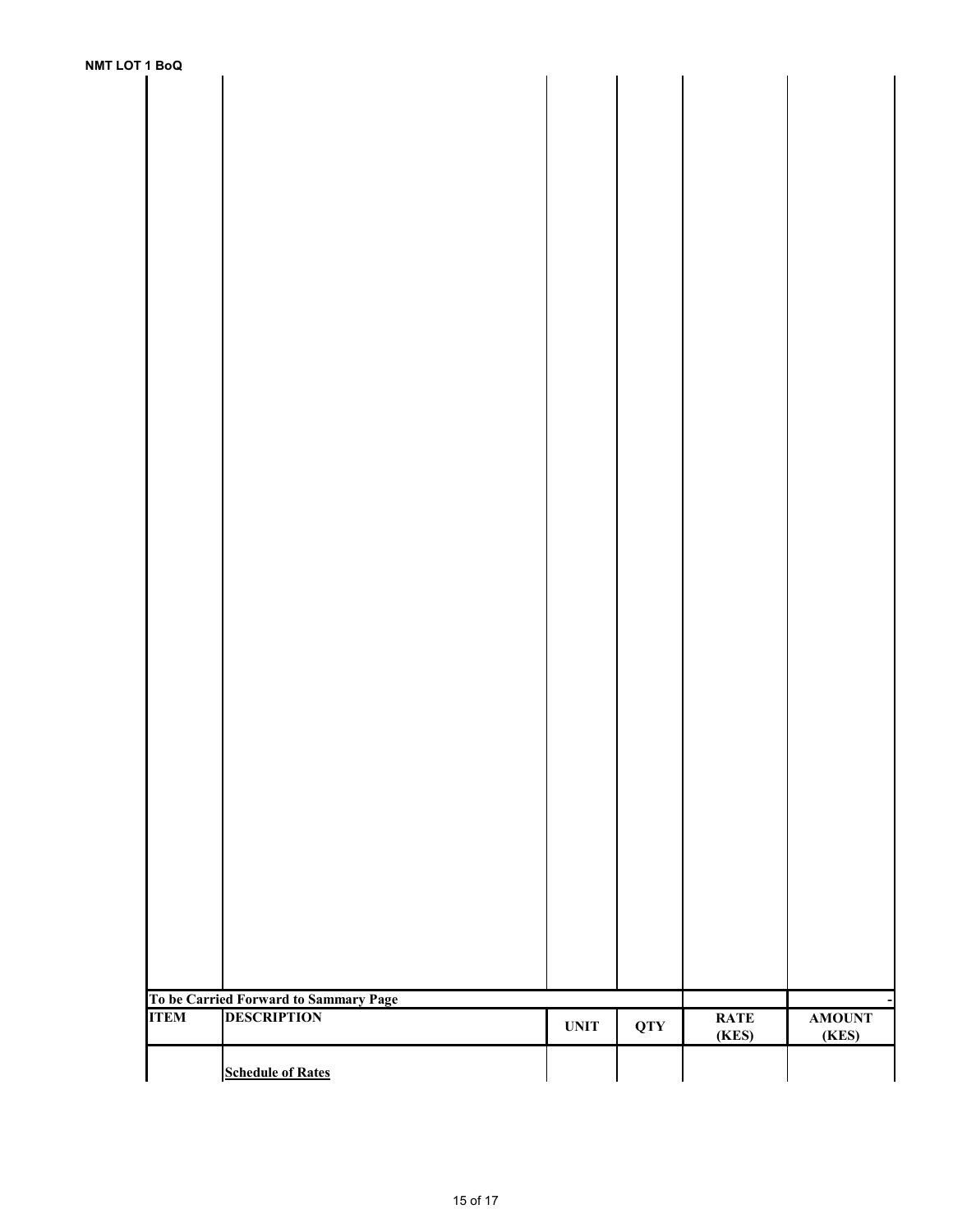|                | All items of materials must be priced to comply with<br>the Specifications. Proposed rates SHALL be within<br>the prevailing market rates                    |                |              |  |
|----------------|--------------------------------------------------------------------------------------------------------------------------------------------------------------|----------------|--------------|--|
| $\mathbf{1}$   | Provide and install 100 mm dia PVC pipes                                                                                                                     | m              | $\mathbf{1}$ |  |
| $\overline{2}$ | Ditto Item 1 but 50 mm complete with concrete<br>sorrounds                                                                                                   | m              | $\mathbf{1}$ |  |
| 3              | Provide, lay and compact graded crushed stone                                                                                                                | m <sup>3</sup> | $\mathbf{1}$ |  |
|                | 4 Provide, lay and joint 450 mm I.D. Cement Concrete<br>pipes for service ducts as shown in the drawing or<br>instructed by the Engineer                     | m              | $\mathbf{1}$ |  |
|                | 5 Provide, lay and joint 600 mm I.D. Cement Concrete<br>pipes for service ducts as shown in the drawing or<br>instructed by the Engineer                     | m              | $\mathbf{1}$ |  |
|                | 6 Reinforced concrete class 25/20                                                                                                                            | m <sup>3</sup> | $\mathbf{1}$ |  |
| $\overline{7}$ | Concrete class 20/20                                                                                                                                         | m <sup>3</sup> | $\mathbf{1}$ |  |
| 8              | Provide and apply two coats of synthetic enamel paint<br>including primer to kerbs as per the Technical<br>Specifications and as instructed by the Engineer. | m <sup>2</sup> | $\mathbf{1}$ |  |
| 9              | Provide and install steel pedestrian baricades                                                                                                               | m              | $\mathbf{1}$ |  |
|                | 10 Prepare surface, transport and lay recovered slabs as<br>directed by the Engineer.                                                                        | m <sup>2</sup> | $\mathbf{1}$ |  |
|                |                                                                                                                                                              |                |              |  |